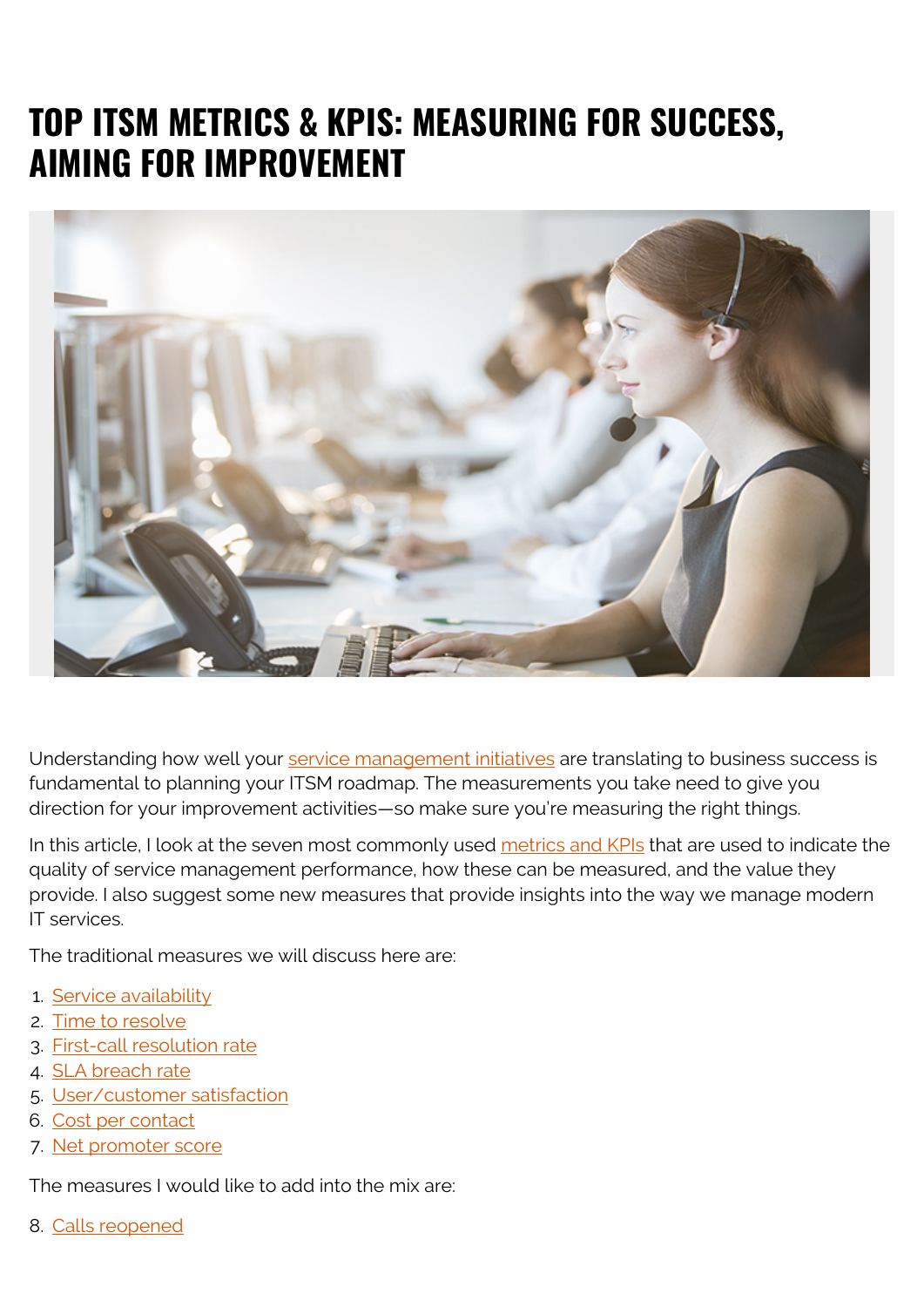9. [Knowledge articles created](#page--1-0)

bmc

10. [End user knowledge article access](#page--1-0)

At the end, we'll finish with [choosing your metrics](#page--1-0) and [additional resources](#page--1-0) on this topic.

#### **IT Metrics**

**Quantitative assessments** Enable organizations to understand how IT initiatives perform

#### **KPIs**

**Subset of metrics** Indicate how effectively specific business objectives associated with IT performance are achieved

### **Service availability**

Most IT organizations define [availability for IT services.](https://blogs.bmc.com/blogs/service-availability-calculation-metrics/) Availability is typically determined by:

- Reliability
- Maintainability
- Serviceability
- Performance
- [Security](https://blogs.bmc.com/blogs/security-vulnerability-vs-threat-vs-risk-whats-difference/)

Availability is most often calculated as a percentage. This calculation is often based on agreed service time (as defined in [the SLA\)](https://blogs.bmc.com/blogs/sla-template-examples/) and downtime.

I do have some issues with the way many organizations report on availability. Most SLAs will have a percentage of allowable downtime. Imagine this is two hours per month. A major outage could easily eat up all the downtime specified in the SLA—generally customers will understand in this situation.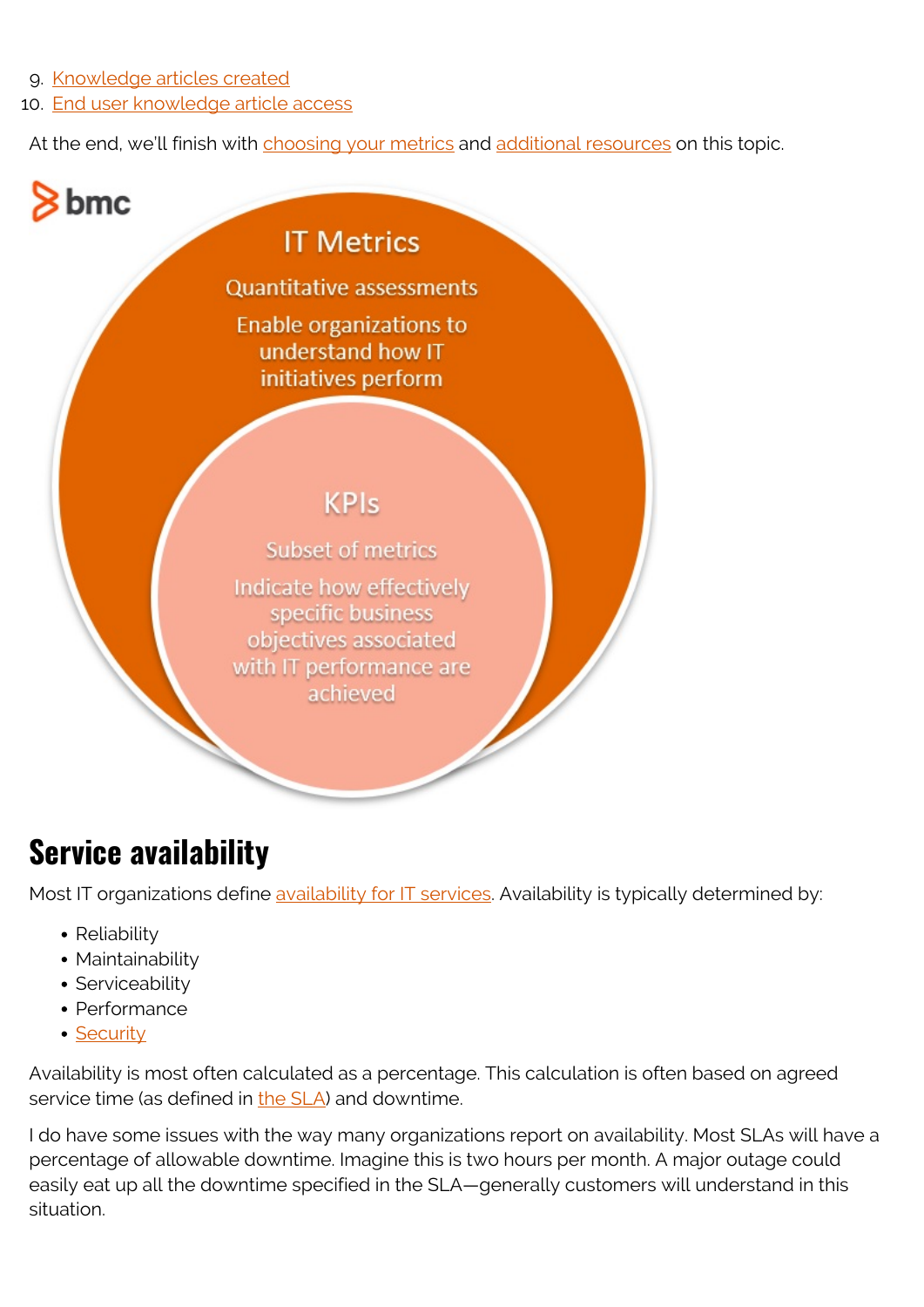But think about the situation where a critical service has constant, but short, interruptions. If the same service is unavailable 60 times each month for 2 minutes at a time, the customers will likely be less impressed as each of these periods of service interruption represents a disruption to productivity.

**Tip:** Ensure that your reporting represents not just the total downtime for the month, but also the number of service disruptions that your customer experienced during the same period of time.

# **Time to resolve**

The [mean time to resolve \(MTTR\) metric](https://blogs.bmc.com/blogs/mttr-mean-time-to-resolve/) generally gives the average time taken to resolve an incident, once it is reported to the [service desk](https://blogs.bmc.com/blogs/help-desk-vs-service-desk-whats-difference/). This is likely to be broken down by priority. This metric is closely tied to customer satisfaction: the faster you resolve issues, the faster your customer can get back to work.

You can make MTTR more meaningful by linking it more specifically to:

- Services
- Business units

I caution, however, that this metric can be easily 'gamed'. If calls are closed too quickly, without confirming with the customer that everything is working as expected, the MTTR may look good—but your customers will not be happy.



This leads to the phenomenon known as watermelon metrics. Your dashboards shine green, but when you cut it open, customer satisfaction is in the red.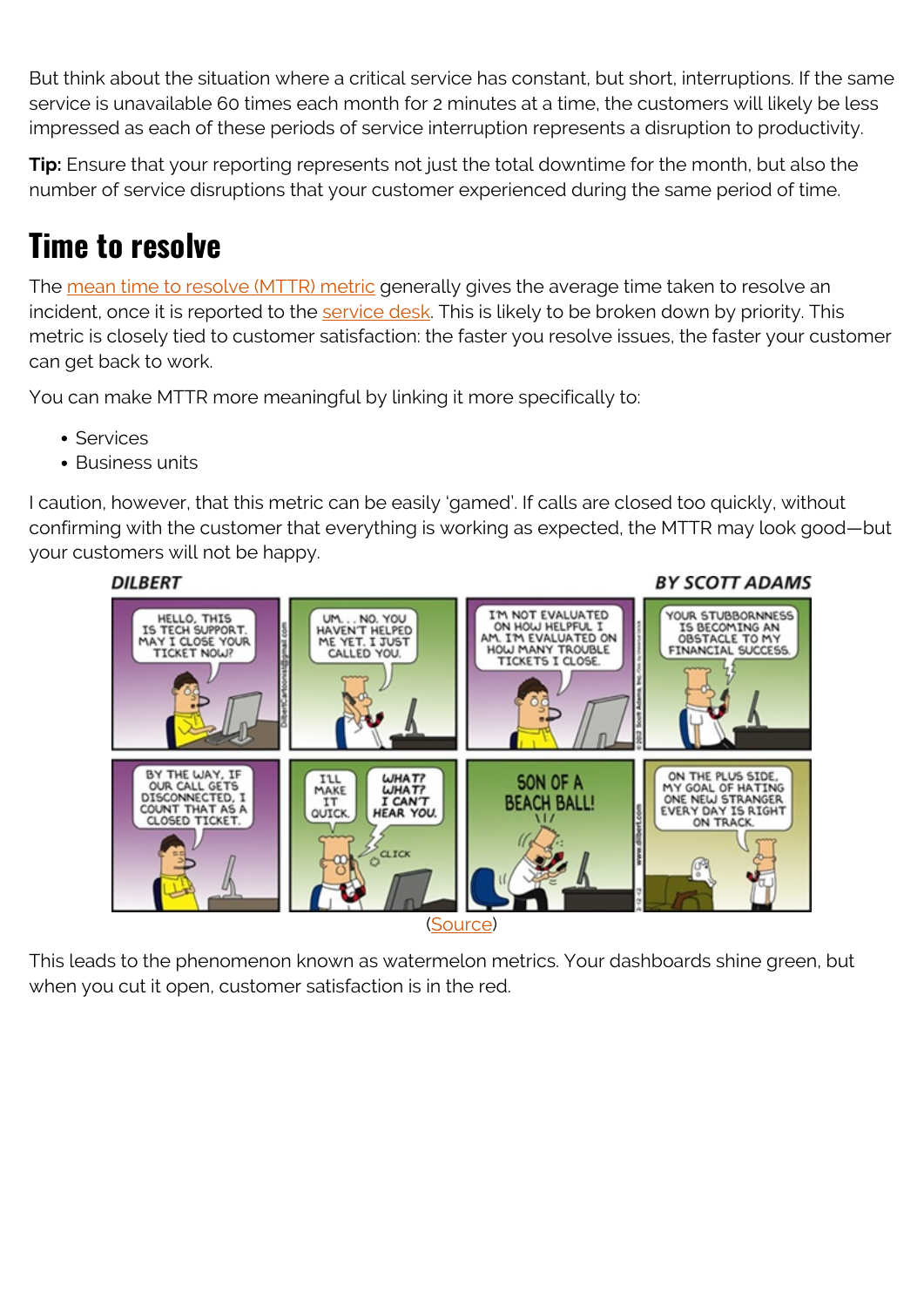# bmc



improvements in MTTR numbers can be counterproductive.

#### **First contact resolution rate**

[First Contact \(Call\) Resolution \(FCR\) rate](https://blogs.bmc.com/blogs/first-contact-resolution-for-improved-customer-satisfaction/) is the percentage of issues properly resolved during the customer's first call, therefore eliminating any subsequent calls or interactions on the issue.

FCR rate is a valuable KPI, firstly because it results in a happy customer with no further action required.

Beyond that, there is a compelling business case for this metric. Service desk resources are far less costly than [Level 2 and Level 3 support](https://blogs.bmc.com/blogs/support-levels-level-1-level-2-level-3/). The cost of an escalated call can be several times that of a call that the service desk is able to resolve on first contact.

**Tip:** This is another metric that can be gamified. Like MTTR, closing calls quickly—without assurance the issue is completely resolved—contributes to customer dissatisfaction.

# **SLA breach rate**

A service level agreement (SLA) breach rate is the percentage of tickets that have broken, or breached, an SLA. For instance, if a critical ticket was resolved in eight hours instead of five hours, as required by an SLA, this ticket has breached the SLA.

Insufficient staffing and incapability of your staff are the two main culprits of SLA breach. Increased SLA breach numbers often leads to adding more training or more staff to prevent future breaches.

**Tip:** Regular breaches of SLAs can indicate that the SLA is unrealistic. There may be a case for going back to the customer to renegotiate or revisiting the underpinning [operational level agreements](https://blogs.bmc.com/blogs/ola-operational-level-agreement/) [\(OLAs\)](https://blogs.bmc.com/blogs/ola-operational-level-agreement/) to ensure they properly support the SLA agreed with the customer.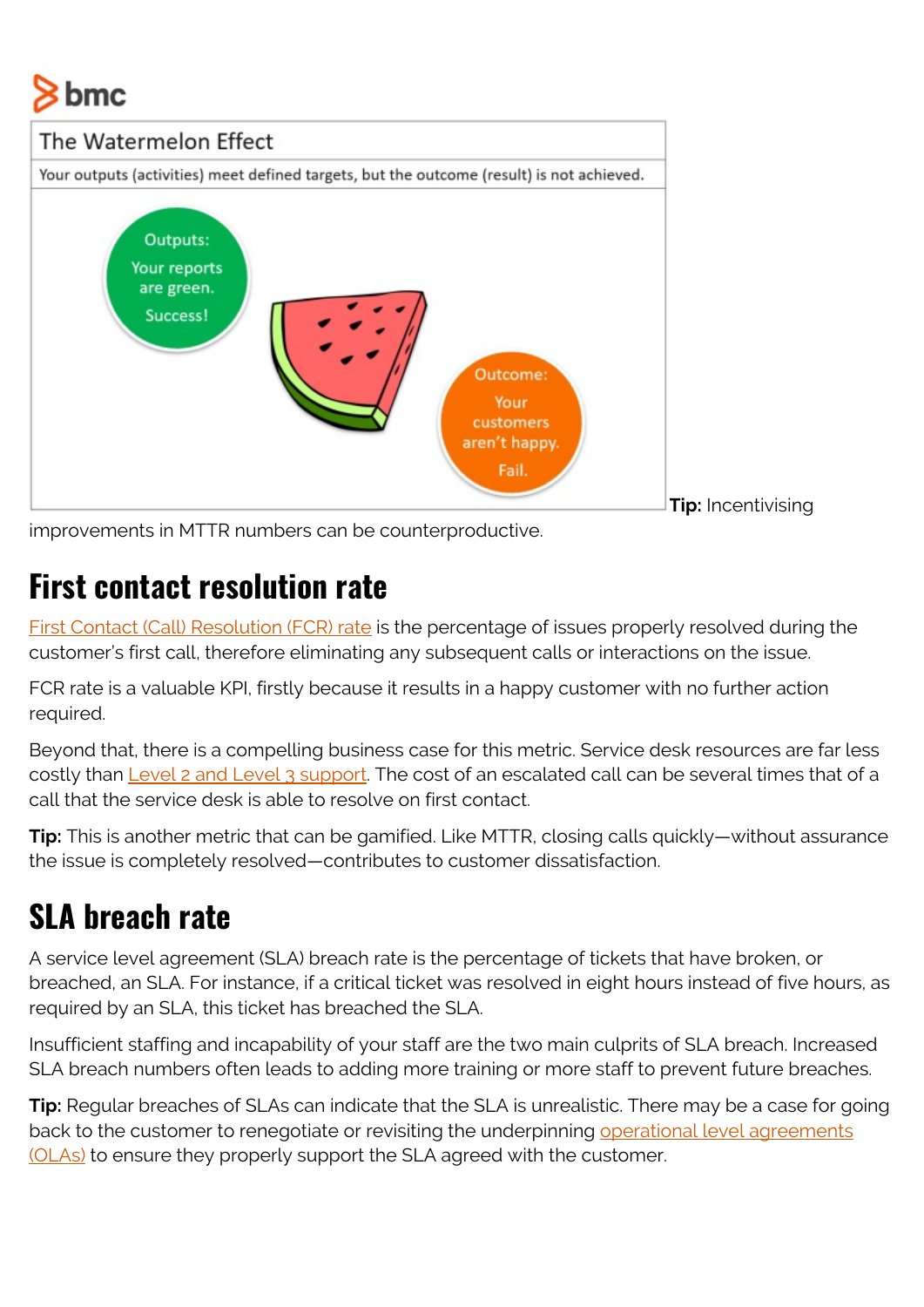# **User satisfaction**

[End-user satisfaction](https://blogs.bmc.com/blogs/customer-satisfaction-csat-service-desk-metric/) is typically measured through a periodic survey or other feedback mechanism. Without measuring user satisfaction, a service desk can sometimes find itself focused too much on KPI—and not enough on the business outcome that the KPIs are intended to measure.

This is another area where you may notice the watermelon effect. Service management KPIs are all looking good, everything on the dashboards is glowing green, but those pesky customers are still not happy. When this happens, it is a good indicator that you're either:

- Measuring the wrong things
- Analysing with the wrong lens

**Tip:** The primary purpose of service management is to provide services that customers and users are happy with, meet business expectations, and enable the organization to make progress towards its vision and mission. If your customers are not happy then it does not matter how good your other metrics look!

#### **Cost per ticket**

[Cost per ticket \(aka cost per contact\)](https://blogs.bmc.com/blogs/cost-per-ticket/) is essentially the dollar amount of operating expense of the Service management organization divided by ticket or contact volume. Typically, this is calculated on a monthly basis. Operating expenses often include:

- Salaries and benefits for personnel
- Hardware
- Software
- Telecommunications
- Other related expenses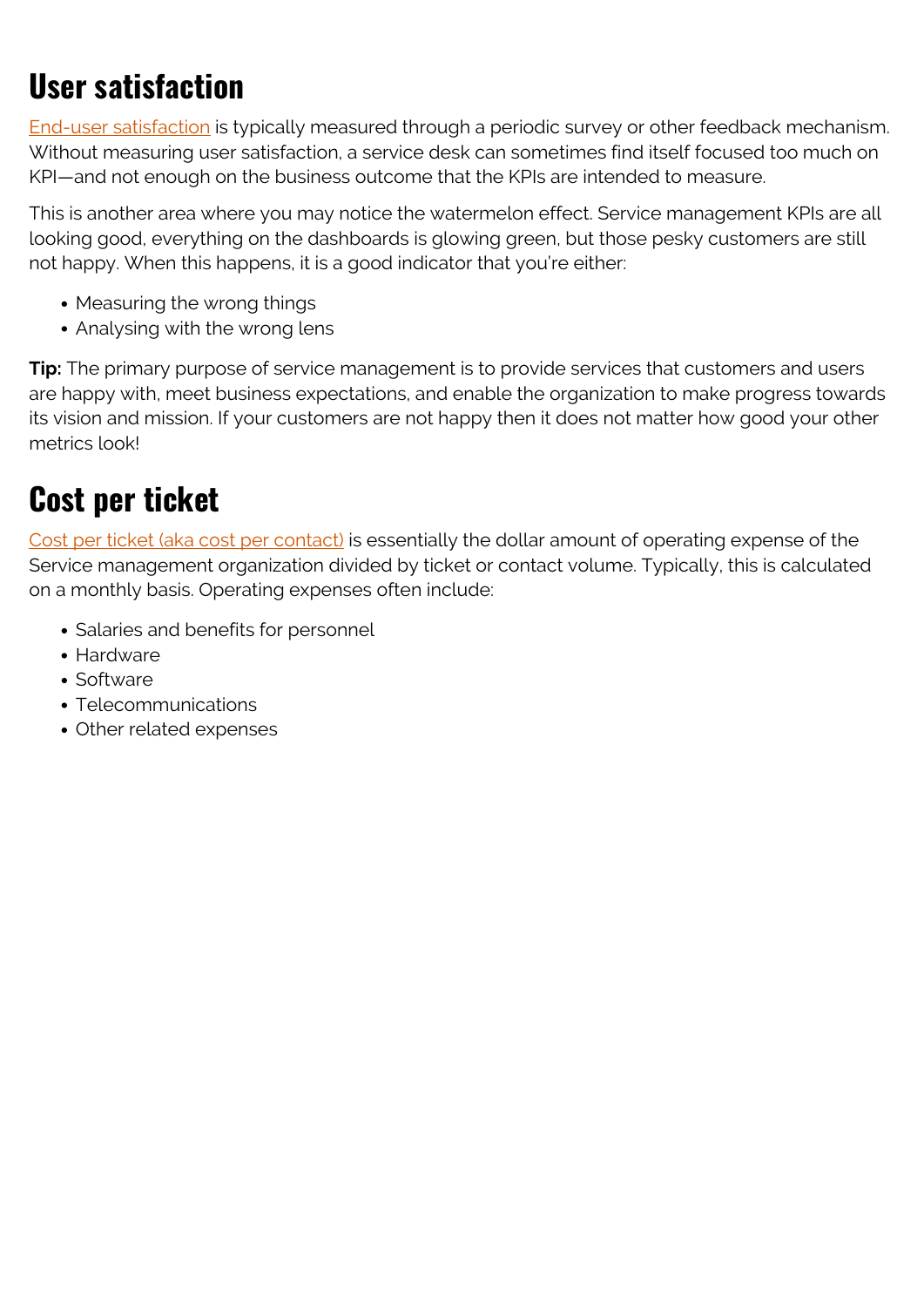

While this metric

will not impact on the service your customers experience, it is an important business measurement. Understanding the cost of support and assessing this in conjunction with other metrics such as customer satisfaction will give an understanding about whether the organization is under- or overinvesting in support.

**Tip:** A very high customer satisfaction score along with a high per-ticket cost may indicate that you are spending too much on support. Consider reducing or redeploying some resources.

# **Net Promoter Score**

Net Promoter Score (NPS) is [a proven way of](https://blog.hubspot.com/service/net-promoter-score-results) gauging—and improving—customer satisfaction and loyalty with a product, service, or company. One type of customer satisfaction scoring, NPS attempts to make customer satisfaction scores understandable by focusing on a single statistic.

You've likely taken an NPS survey if you've been asked the question, "On a scale of 0 to 10, how likely are you to recommend us to a friend or colleague?" NPS is calculated by subtracting the percent of low-satisfaction customers (scored 6 or below) from the high-satisfaction customers (scored 9 or 10), ignoring neutral scores (7 and 8).

**Tip:** NPS can be a useful KPI for ITSM organizations when considered alongside other critical metrics.

# **Calls reopened**

Measuring the number of calls reopened—because you closed the incident before fully resolving it—is a good way to peel back the skin of the watermelon. If you are going to measure first call resolutions and time to resolve, then this metric becomes critical as it deters agents from being in too much of a rush to get their tickets closed.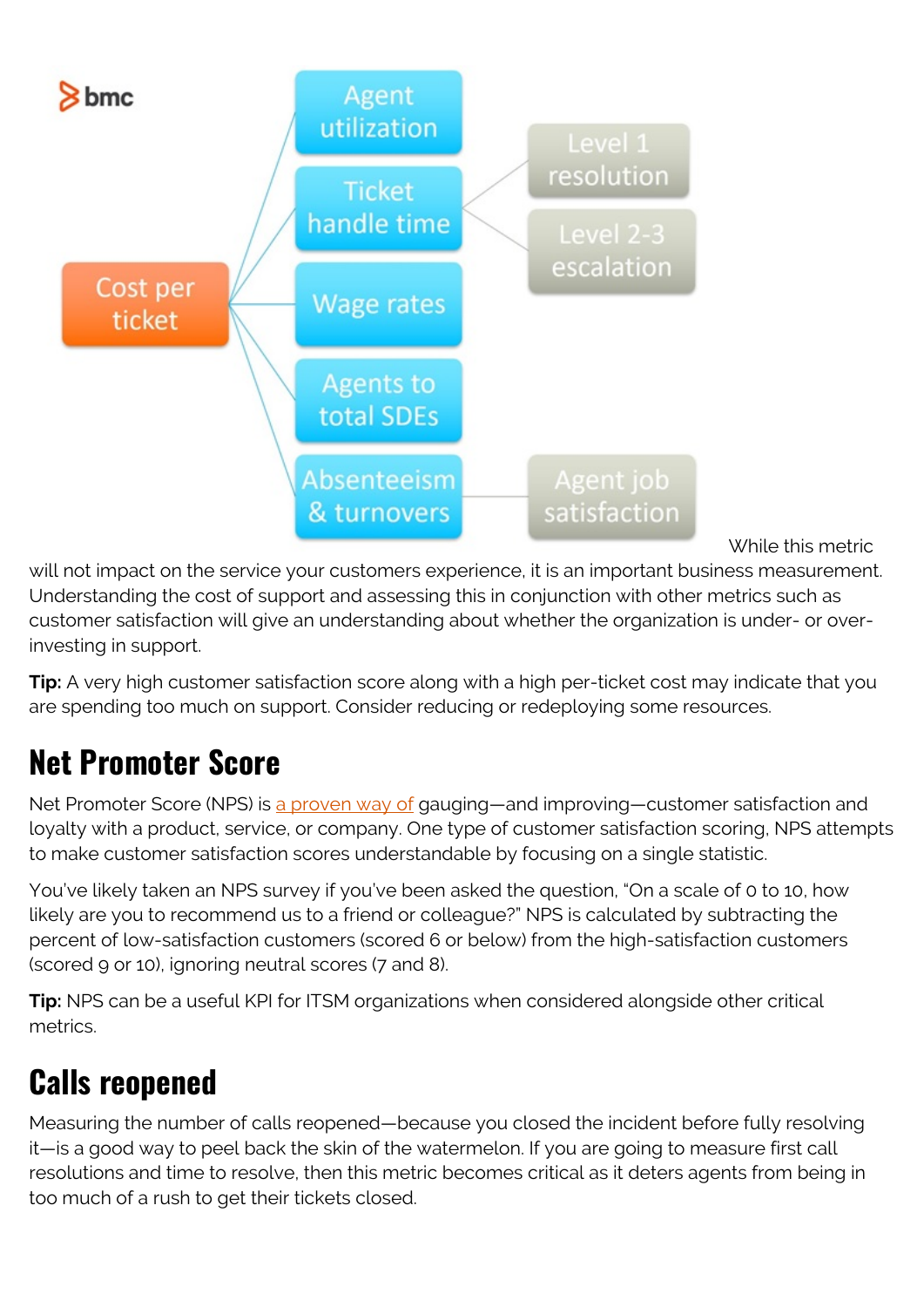Aim for complete satisfaction on an issue. Calls should only be closed when the person working on the issue is completely satisfied that it has been fixed.

**Tip:** A customer calling the service desk again to complain that you prematurely closed a call will have a far greater impact on customer satisfaction than a slower, but complete, resolution would have.

# **Knowledge articles published**

[Self-service](https://blogs.bmc.com/blogs/it-self-service-portal/) knowledge articles are a newer but increasingly necessary tool. Improve customer satisfaction and reduce the service desk's workload by giving customers the tools they need to resolve their own IT related issues with clear and concise knowledge articles.

New entrants to the workforce have a high level of digital literacy. They expect to be able to resolve most IT issues themselves. In their home lives, they will search for answers to IT problems online, so it makes sense to give them the tools they need for self-service in the office environment. (Of course, it does require some [knowledge management.](https://blogs.bmc.com/blogs/knowledge-management-best-practices/))

**Tip:** Measuring the number of knowledge articles that are published over a period of time, and seeing that number increase, will give a good indication of the health of your knowledgebase. There are obviously other important measures of knowledgebase health but start with this one.

# **End user knowledge article access**

There are several things you can learn from this metric. Understanding how often your customers use the knowledgebase articles you are publishing will give an indication of the effectiveness of the information you are providing.

If articles are not being used, then it may simply be a matter of providing guidance and educating your customers about what self-help is available to them. After all, if they don't know it's there, they can't use it.

**Tip:** Another useful insight that can be gained from this metric is how often particular issues arise. This metric can be valuable in the [problem management](https://blogs.bmc.com/blogs/incident-management-vs-problem-management-whats-the-difference/) space. While customers may be able to resolve an issue themselves, that issue will still contribute to a loss of productivity—which may warrant problem management intervention.

### **Choosing your metrics wisely**

Metrics are, quite obviously, valuable tools that will allow you to manage IT services more effectively. However, they need to be treated with caution, as per Mark Twain's cautionary statement:

#### *There are three kinds of lies: lies, damned lies, and statistics.*

It is very easy to game metrics, or to interpret them to support your own selected narrative.

The best advice I can give, [which I've written about in detail](https://blogs.bmc.com/blogs/it-metrics/), is this: Take a well-balanced selection of metrics that will allow you to see a holistic view of the ITSM landscape. Never view a single metric in isolation.

Remember that the final word belongs with your customer—their perception of how well you are